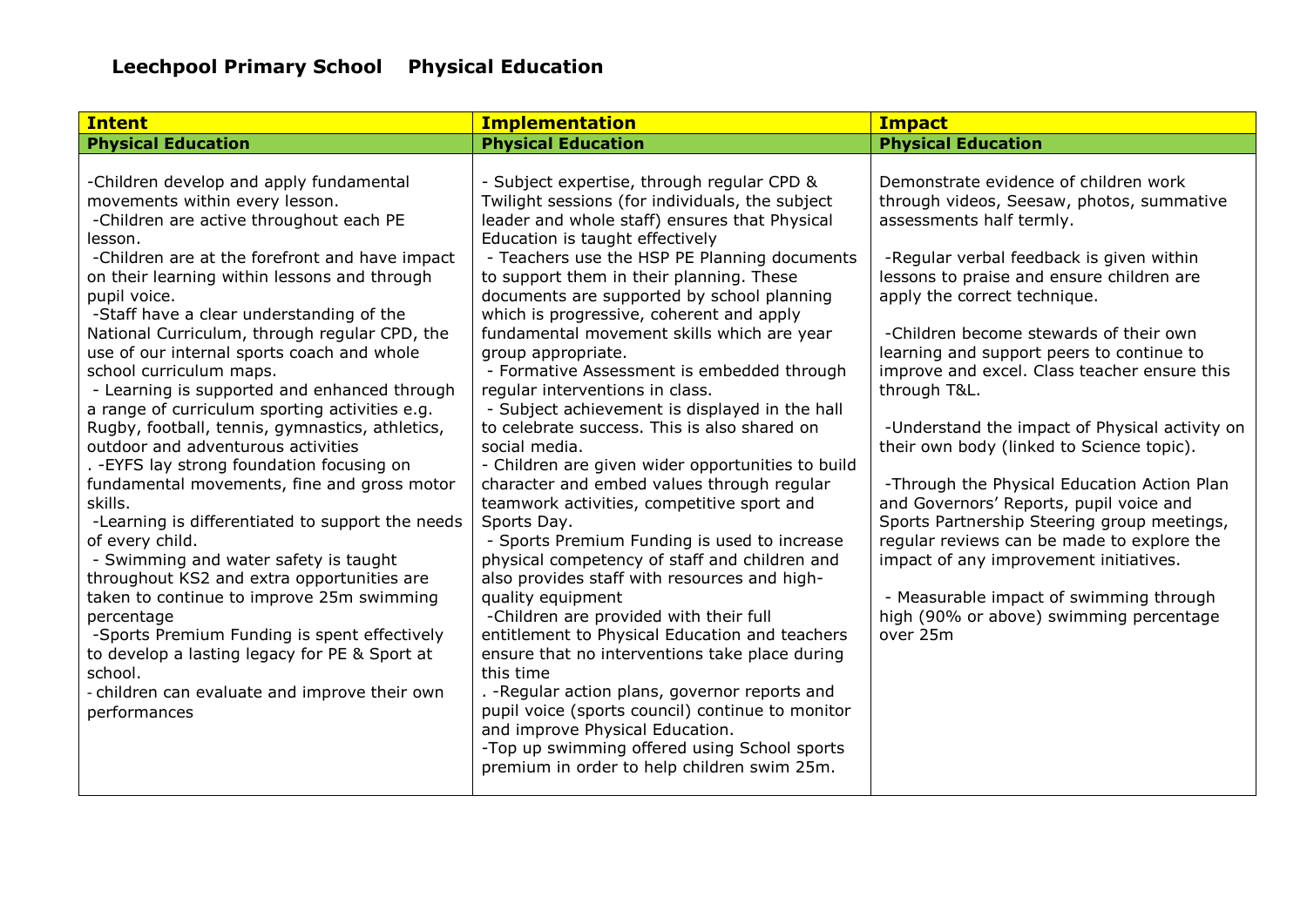| <b>Intent</b>                                                                                                                                                                                                                                                                                                                                                                                                                                                                                                                                                                                                                                                                                                                             | <b>Implementation</b>                                                                                                                                                                                                                                                                                                                                                                                                                                                     | <b>Impact</b>                                                                                                                                                                                                                                                                                                                                                                                                                                                                                                                                                          |
|-------------------------------------------------------------------------------------------------------------------------------------------------------------------------------------------------------------------------------------------------------------------------------------------------------------------------------------------------------------------------------------------------------------------------------------------------------------------------------------------------------------------------------------------------------------------------------------------------------------------------------------------------------------------------------------------------------------------------------------------|---------------------------------------------------------------------------------------------------------------------------------------------------------------------------------------------------------------------------------------------------------------------------------------------------------------------------------------------------------------------------------------------------------------------------------------------------------------------------|------------------------------------------------------------------------------------------------------------------------------------------------------------------------------------------------------------------------------------------------------------------------------------------------------------------------------------------------------------------------------------------------------------------------------------------------------------------------------------------------------------------------------------------------------------------------|
| <b>Physical Activity</b>                                                                                                                                                                                                                                                                                                                                                                                                                                                                                                                                                                                                                                                                                                                  | <b>Physical Activity</b>                                                                                                                                                                                                                                                                                                                                                                                                                                                  | <b>Physical Activity</b>                                                                                                                                                                                                                                                                                                                                                                                                                                                                                                                                               |
| -Children are encouraged to be active throughout the<br>school day both inside and outside of the classroom<br>and irrelevant of weather or timetable constraints.<br>- Staff understand the importance of activity for<br>effective learning<br>- Children become the innovators of their own<br>activity and active play<br>- Children feel grounded and sport becomes a support<br>for physical and mental health and wellbeing.                                                                                                                                                                                                                                                                                                       | -Less active children are highlighted and encouraged<br>to live a more active lifestyle. Afterschool clubs<br>provided/Wider range of sporting activities.<br>- Staff implement regular activity each day through<br>active breaks and use of external providers eg Go<br>Noodle and BBC Super Movers<br>- Active playtimes and child led play ensures that all<br>children are mobile throughout the day e.g. Lenny's<br>Loop, Play leaders                              | -Children become more active and continue to do so<br>into adulthood.<br>-Children continue to lead active lifestyles and<br>release the importance of activity to support<br>learning.<br>-Children become more active during playtimes and<br>are given opportunities take on leadership roles to<br>encourage the next active generation.<br>- Children become proud of sporting achievements<br>and want to be more active for the betterment of<br>themselves.<br>- Children feel comforted, a sense of wellbeing and<br>supported with any mental health issues. |
| <b>School Sport:</b>                                                                                                                                                                                                                                                                                                                                                                                                                                                                                                                                                                                                                                                                                                                      | <b>School Sport:</b>                                                                                                                                                                                                                                                                                                                                                                                                                                                      | <b>School Sport:</b>                                                                                                                                                                                                                                                                                                                                                                                                                                                                                                                                                   |
| -School Sports Premium is used effectively to allow<br>the school to be part of the Horsham School Sports<br>Parentship. This mean that the children compete not<br>only locally but at a regional level too. The partnership<br>also offers accessible sport for low attainder and<br>SEN/D (Fun/ Accessibly events). This allows all to<br>participate in sport.<br>-Children compete in various events against their<br>peers throughout the year (House Vs House/Year V<br>Year competitions).<br>-Children are provided with a wide range of sporting<br>activities after school to encourage exposure to new<br>and varying sports.<br>-sporting successes are celebrated and shared within<br>school and amoung parents and carers | - Children given the opportunity to compete and take<br>part in competitive sport and represent the school by<br>continuing to increase the percentage of children of<br>children representing school at a sporting event in<br>each year group.<br>- Gymnastics, Athletics, Netball and a range of After<br>school provided for all children. The choice of clubs<br>represents an opportunity for children to develop<br>skills as well as to prepare for competitions. | -Children develop pride for our school and continue<br>to compete in sport competitively and at a more<br>elite level in later life.<br>-Children explore and are engaged by a wider range<br>of sport leading them to be more active and become<br>champions of sport.                                                                                                                                                                                                                                                                                                |